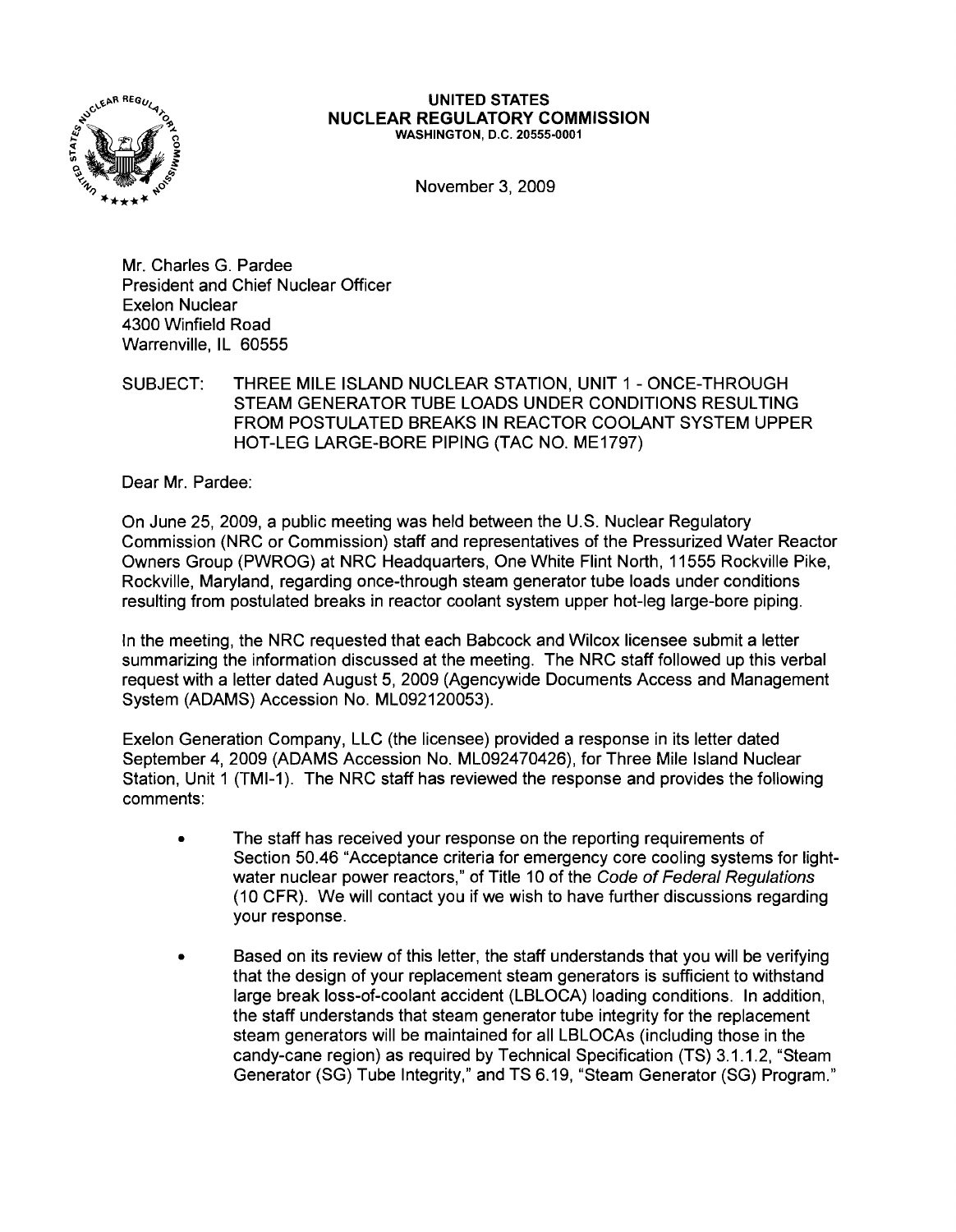## C. Pardee  $-2$  -

• In your letter dated September 4, 2009, you committed to submit the results of the analysis of LBLOCA loads on the replacement steam generators by January 31, 2010. Subsequent to this submittal, the TMI-1 Updated Final Safety Analysis Report must be updated to reflect this information. Specifically, 10 CFR 50.71(e) requires that licensees update their Final Safety Analysis Report to reflect; (1) information and analyses submitted to the Commission, and/or, (2) evaluations performed in support of conclusions that changes to the facility do not require a license amendment in accordance with 10 CFR 50.59(c)(2).

Based upon the above discussion, the NRC will be closing TAC No. ME1797. If you have any questions, please contact me at 301-415-2833 or by e-mail at Peter.Bamford@nrc.gov.

Sincerely,

Peter J. Bamford, Project Manager Plant Licensing Branch 1-2 Division of Operating Reactor Licensing Office of Nuclear Reactor Regulation

Docket No. 50-289

cc: Distribution via Listserv